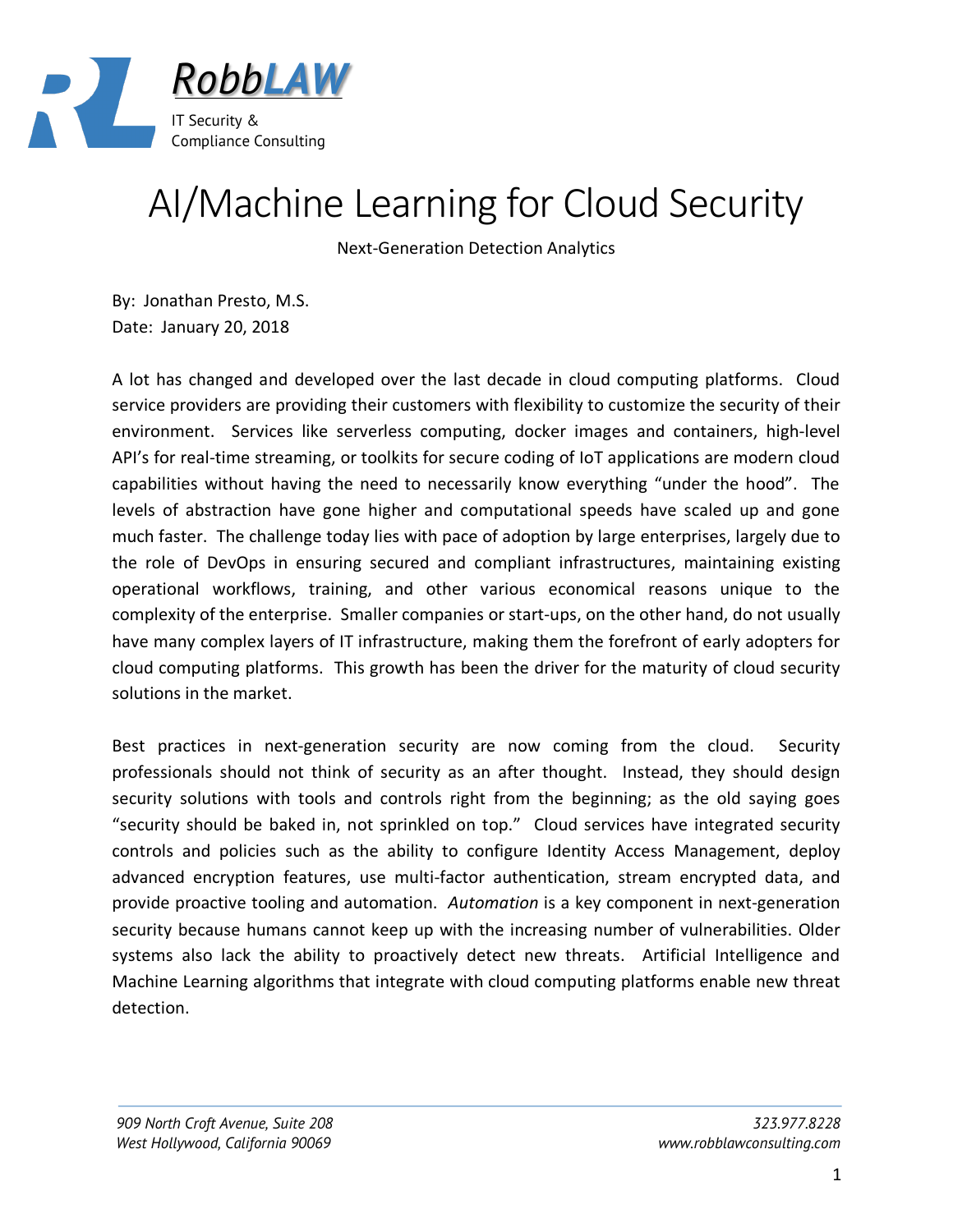

Currently available security tools are pretty good at detecting *known* attack patterns. If an attack matches a signature, talks to a known bad place, uses unencrypted protocols, or happens within the infrastructure that you closely monitor, you can reliably detect it as it occurs. What businesses struggle with is having the capability of detecting *unknown* attack types, new malicious behaviors and insider threats. Security professionals also struggle with attackers hiding within a bell curve. In the past, many attacks occurred at 3pm on a Friday just before a three-day weekend. This allowed plenty of time to break in, ransack the place, clean up, and install a back door for persistent access. Today, things have changed and we now often see attacks on Wednesdays at 10am, because our adversaries understand that we are sensitive to volume, and that is the hour of peak network traffic (e.g. caused by high online customer activity) based on well-understood behavior. Our adversaries know how to hide in our normal bell curve of network activity.

When envisioning the future of detection analytics, imagine the current enterprise security landscape as a river delta. The delta consists of streams, rivers, and an ocean. Endpoints produce small streams of operational data. This data then flows downstream, where it gets aggregated into rivers of enterprise log and security data. The rivers include business operations context, IT operations logs, and Information Security events. When you aggregate and monitor these using real-time correlation in a Security Information and Event Management system (SIEM), they anchor the Security Operations Center (SOC), which monitors real-time correlated security events to detect Indicators of Compromise (IOC).

Given the modern threat landscape, you can now picture how real-time capability requires a correlation and longer-term analytical capability as a supplement. You need to expand operational post-hoc analytics to the data ocean by assigning this work to a team of security professionals, especially when an unknown attack takes place. Once an attack type is detected, it is then converted into automated real-time detection, so in the future you can catch it and respond to it in real time. The tactical technologies for breach detection and prevention are in the streams of data (e.g., intrusion prevention), operational monitoring capabilities sit across the rivers of data (e.g., SIEM), and any strategic data analysis for breaches resides in the oceans of data (e.g., security professionals). People and processes are a critical link between these levels.

Artificial Intelligence and Machine Learning have enabled advanced detection capabilities in next-generation detection analytics, which are available in today's cloud computing platforms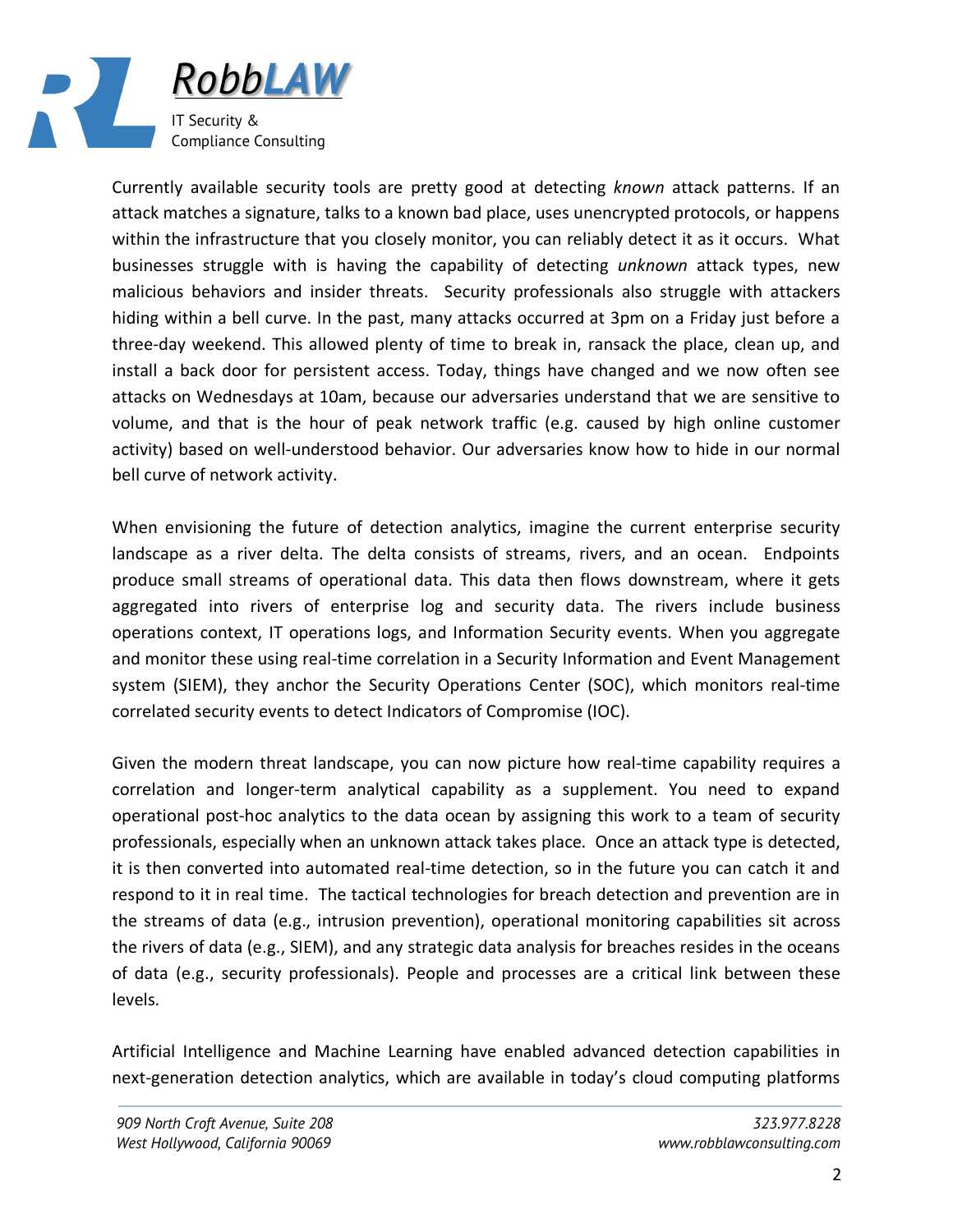

via Security as a Service (SECaaS). Advanced *detection* includes advanced statistical analysis, the ability to train models and detect anomalies across any of your security data feeds. A bad actor has to deviate on at least one measurable parameter in order to conduct a malicious activity. Data mining provides the means to *explain* patterns. The main disciplines of data mining are: clustering, classification, correlation, aggregation and affinity grouping:

- **Clustering** when you cluster security data, you almost inevitably identify large numbers of false positives. When you clean up these false positives on your security, you make the deep, muddy river of data that you are monitoring clearer and shallower.
- **Classification** which is used to classify data into types for comparative analysis and cross-correlation.
- **Correlation** which has been around a long time and provides the analytical engine for modern enterprise SIEM deployments.
- **Aggregation** imagine an aggregate profile of a server, a user, or an IP address based on long-term historical behavior information; this type of aggregation can easily profile an attacker, allowing you to identify similar profiles with the addition of a scoring algorithm.
- **Affinity grouping** which can be described anecdotally using the Netflix Recommender System. According to a Netflix research paper [Gomez-Uribe, Carlos and Hunt, Neil. The Netflix Recommender System: Algorithms, Business Value, and Innovation. 2015], Netflix categorizes viewer behavior and uncovers interesting insights about them to build their "Because You Watched" (BYW) rows of recommended movies. A BYW row anchors its recommendations to a single video watched by the subscriber. The videovideo similarity algorithm (sims) drives the recommendations in these rows. For example, as a personal subscriber and viewer of the "The Crown", I am presented with the recommendation for "Grace and Frankie" because there is a high likelihood of this pattern exhibited by other subscribers; the collection of past actions by subscribers tuned the parameters of the sims algorithm to strengthen this particular affinity grouping between "The Crown" and "Grace and Frankie."

In a security context, malicious Command-and-Control (CNC) infrastructure within your environment has a higher affinity for itself and its peer nodes than for the normal infrastructure surrounding it. This allows for a significant advance in detection capability to further *explore* and *understand* the data. Analytical query takes your big data and turns it into small data,